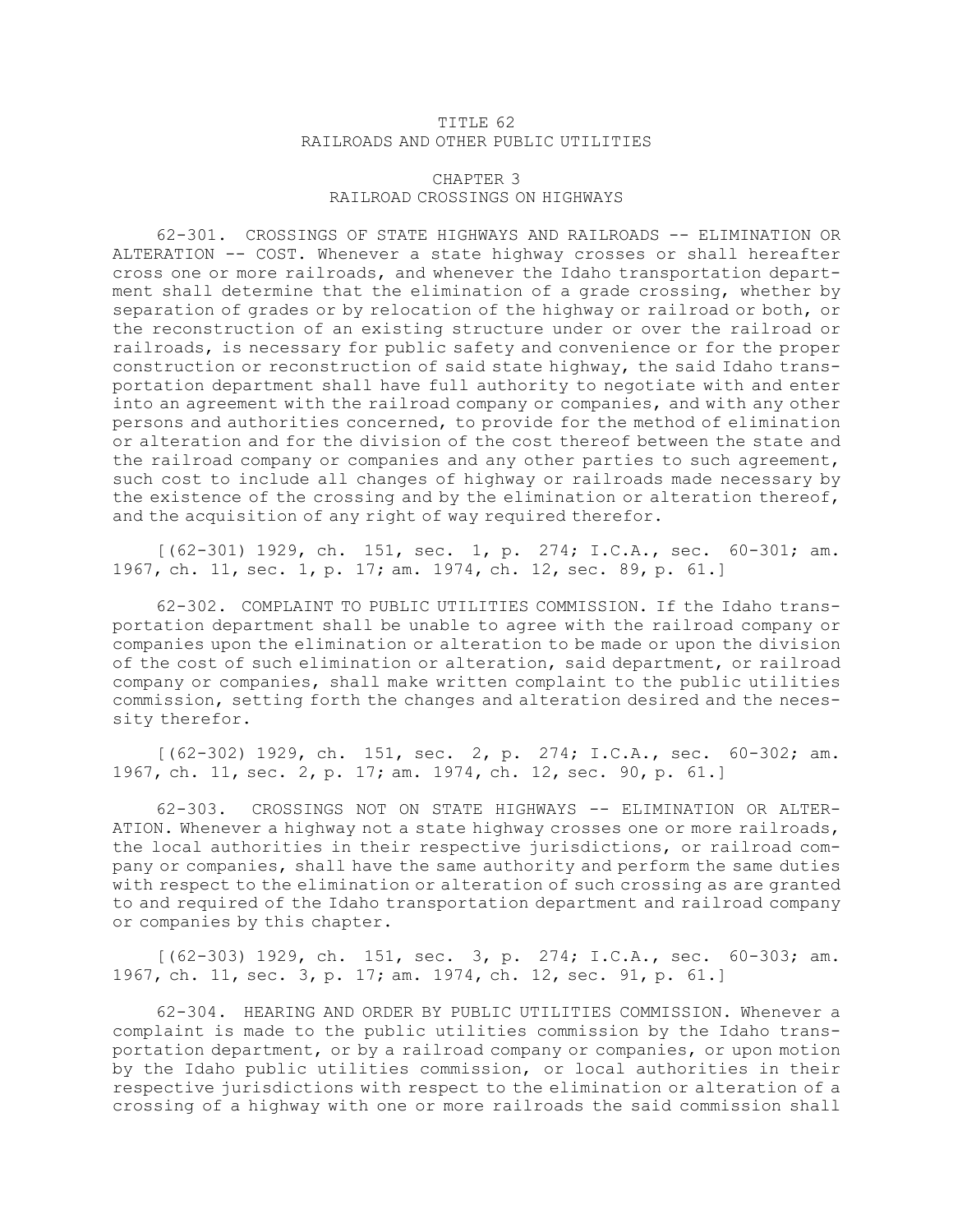and is hereby authorized and empowered to hear and determine such complaint in accordance with the provisions of chapters 1 to 7, inclusive, [title](https://legislature.idaho.gov/statutesrules/idstat/Title61/) 61, Idaho Code, taking into consideration the necessity for such elimination or alteration and the cost thereof, the location of any crossing and the manner in which it shall be constructed or reconstructed and maintained, or whether <sup>a</sup> crossing is to be eliminated and the provisions therefor, and shall make such order in relation thereto as shall be equitable, and shall determine what portion of the cost shall be paid by any party to the controversy: provided, that no cost shall be charged to the Idaho public utilities commission, and that no portion of the cost of eliminating or altering <sup>a</sup> crossing not on <sup>a</sup> state highway shall be ordered to be paid out of the state highway fund.

[(62-304) 1929, ch. 151, sec. 4, p. 274; I.C.A., sec. 60-304; am. 1967, ch. 11, sec. 4, p. 17; am. 1974, ch. 12, sec. 92, p. 61.]

62-304A. CREATION OF RAILROAD GRADE CROSSING PROTECTION FUND. In order to promote the public safety at railroad grade crossings and public streets, roads or highways and to provide for the payment of all or part of the costs of installing, reconstructing, maintaining or improving automatic or other safety appliances, signals or devices at railroad grade crossings of public streets, roads or highways over the tracks of any railroad company or companies, or to support public education and safety programs which promote awareness of public safety at railroad grade crossings of public streets, roads or highways, there is hereby created in the dedicated fund in the state treasury <sup>a</sup> fund to be known as the railroad grade crossing protection fund.

[62-304A, added 1979, ch. 218, sec. 5, p. 605; am. 2002, ch. 76, sec. 1, p. 173.]

62-304B. ADMINISTRATION OF THE RAILROAD GRADE CROSSING PROTECTION AC-COUNT. Subject to the provisions of section [62-304](https://legislature.idaho.gov/statutesrules/idstat/Title62/T62CH3/SECT62-304), Idaho Code, the Idaho transportation department is charged with sole and exclusive administration of the railroad grade crossing protection account.

[62-304B, added 1979, ch. 218, sec. 6, p. 605.]

62-304C. APPORTIONMENT OF COSTS. The Idaho transportation department shall follow federal guidelines on such grade crossing improvement projects as are to be funded in whole or in part under any federal act, and where the project is not funded entirely by federal funds, the Idaho transportation department may use moneys in the railroad grade crossing protection fund to pay all or <sup>a</sup> portion of the matching funds required.

On projects where federal-aid funds are not being utilized in whole or in part, the Idaho transportation department shall apportion the entire cost of the engineering, installation, reconstruction or improvement of any signal or device as described in section [62-304A](https://legislature.idaho.gov/statutesrules/idstat/Title62/T62CH3/SECT62-304A), Idaho Code, between the railroad company or companies and the Idaho transportation department or the local authority, in proportion to the respective benefits to be derived. The Idaho transportation department may use moneys in the railroad grade crossing protection fund to pay all or <sup>a</sup> portion of the cost apportioned to the Idaho transportation department or local authority involved.

The railroad company or companies owning the track or tracks upon which the improvement shall be made shall perform all construction and maintenance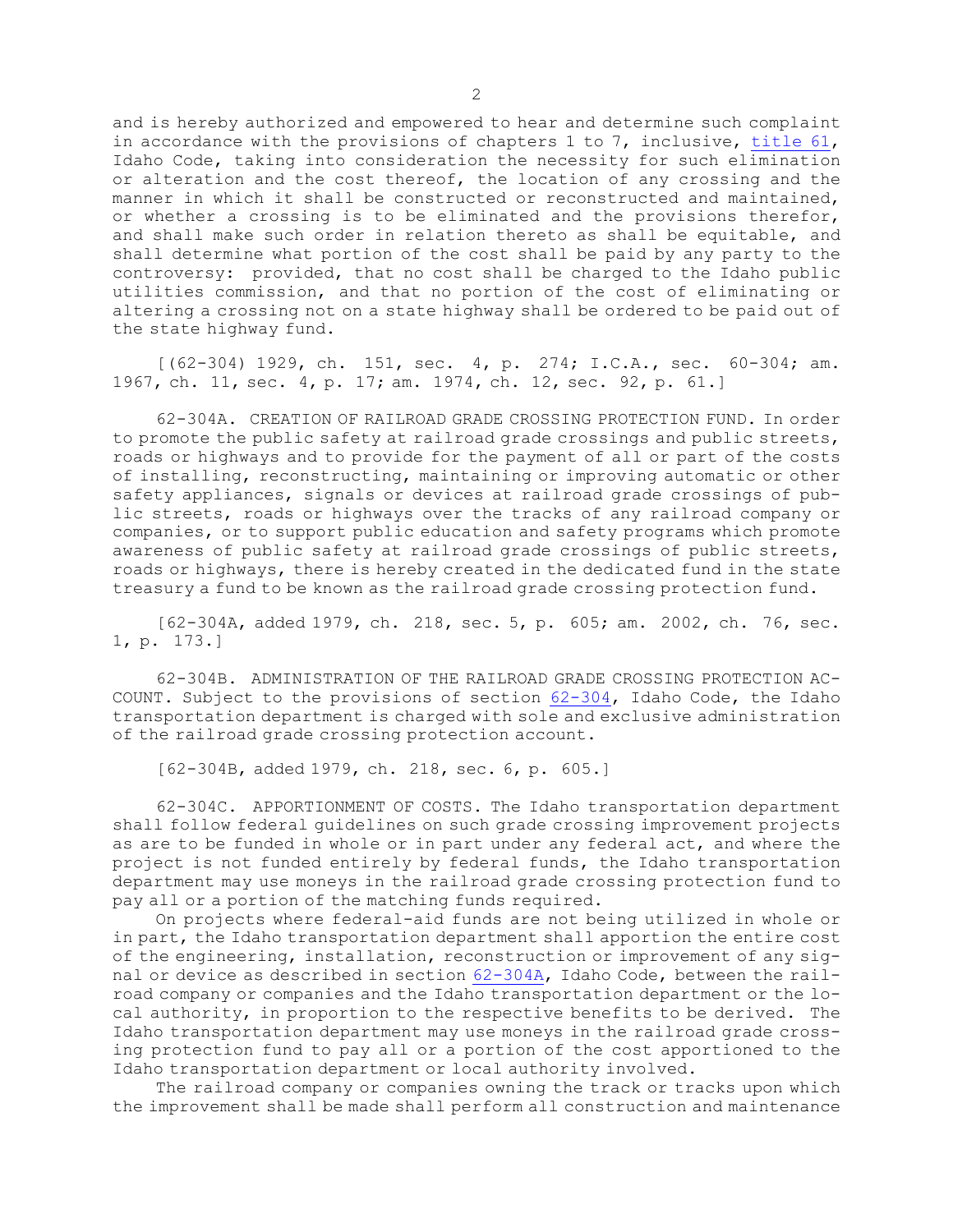of the signals or devices and shall be reimbursed for such part of said costs not to be borne by it, but in allocating said costs and dividing the same among the parties involved, the Idaho transportation department shall limit the amount to be charged against the railroad company or companies to <sup>a</sup> maximum of ten percent (10%) of the total cost of such construction, unless the crossing is <sup>a</sup> new one proposed by the railroad company or companies, in which case the entire cost of construction shall be apportioned to said railroad company or companies.

Upon application to the Idaho transportation department, and with the approval of the Idaho transportation board, <sup>a</sup> maximum of twenty-five thousand dollars (\$25,000) annually may be provided from the railroad grade crossing protection fund to support public education and safety programs which promote awareness of public safety at railroad grade crossings of public streets, roads or highways over the tracks of any railroad company or companies.

[62-304C, added 1979, ch. 218, sec. 7, p. 606; am. 1994, ch. 315, sec. 2, p. 1005; am. 2002, ch. 76, sec. 2, p. 174.]

62-304D. ESTABLISHING PRIORITIES FOR HAZARDOUS RAILROAD LOCATIONS -- ACCIDENT REPORTS TO BE FILED WITH IDAHO TRANSPORTATION DEPARTMENT. In its administration of the railroad grade crossing protection account, the Idaho transportation department shall establish <sup>a</sup> priority rating for railroad crossings, assigning priority first to the most hazardous railroad crossing locations, giving proper weight to traffic volume over such crossings by school buses and vehicles transporting dangerous commodities and if the Idaho transportation department determines from all of the evidence that public safety does not require installation of protective signals or devices at <sup>a</sup> crossing under consideration, it may refuse to order the installation of signals or devices or may defer their installation until more hazardous crossings have been protected. Every railroad company shall file with the Idaho transportation department <sup>a</sup> copy of each report of accident which is filed with the Idaho public utilities commission pursuant to the provisions of section [61-517](https://legislature.idaho.gov/statutesrules/idstat/Title61/T61CH5/SECT61-517), Idaho Code, for the Idaho transportation department to consider in making its determination. No part of any report filed with the Idaho transportation department as required in this section, or of any record, or <sup>a</sup> copy thereof, of any hearing held under the provisions of this act or of the determination provided for in this section and no finding, conclusion or order made by the Idaho transportation department in the administration of this act shall be used as evidence in any trial, civil or criminal, arising out of an accident at or in the vicinity of any crossing prior to installation of signals or other warning devices pursuant to an order of the Idaho transportation department as <sup>a</sup> result of any such investigation or proceeding.

[62-304D, added 1979, ch. 218, sec. 8, p. 606.]

62-305. CLOSING AND ABANDONMENT OF CROSSINGS UPON RELOCATION OF HIGHWAYS OR CONSTRUCTION OF UNDERPASSES OR OVERPASSES OR OTHERWISE -- HEARINGS. Wherever and whenever the location of any state highway, or other public street, road or highway, has been or shall be changed, the result of which has changed or will change the location of the place where such street, road or highway crosses any railroad tracks at grade, and <sup>a</sup> new crossing at grade or an overpass or underpass has been or shall be constructed at such new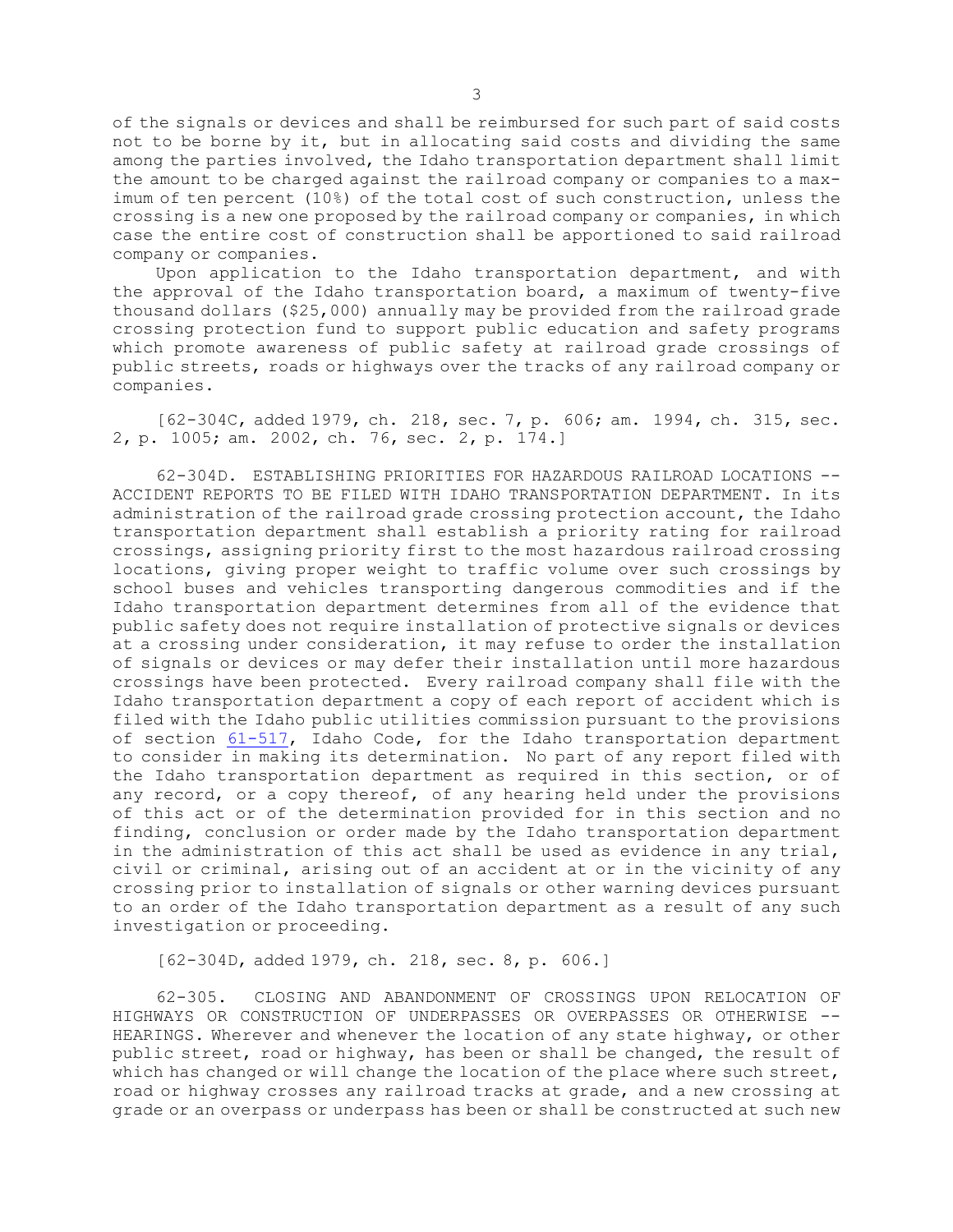location, or whenever the closing and abandonment of an existing crossing is in the interest of and reasonably necessary for the public safety, or an existing crossing is no longer reasonably necessary as <sup>a</sup> public crossing for any reason, then the old grade crossing shall be deemed to be unnecessary and may be eliminated and discontinued. In the event any objection be made to the elimination and discontinuance of said old grade crossing, the Idaho transportation board or the owners, operators, or lessees of any such railroad, or both, may, upon the completion and placing in operation of said new grade crossing, overpass or underpass, or whenever for any other reason <sup>a</sup> crossing is to be closed and abandoned, the public authority having jurisdiction over the street, road or highway, or the owners, operators, or lessees of any such railroad, or both, shall petition the public utilities commission for an order eliminating and discontinuing said old grade crossing, whether said change of location has been made or construction of an underpass or overpass completed before or after the passage of this act, and said commission shall be and is hereby authorized and empowered to hear and determine said petition in accordance with the provisions of chapters 1 to 7, inclusive, [title](https://legislature.idaho.gov/statutesrules/idstat/Title61/) 61, Idaho Code, and if upon hearing duly had it shall find and determine that the closing and abandonment of such grade crossing is in the interest of, and reasonably necessary for the public safety, or that said crossing is no longer reasonably needed, it shall make an order authorizing the closing and abandonment of said crossing. Any order made by the commission concerning said matter shall be enforceable and subject to review in the same manner as other orders of the commission. Upon any order of closing and abandonment becoming final, said grade crossing may be closed either by the public authority having jurisdiction over the street, road or highway or by the owner, operator or lessee of such railroad.

 $(62-305)$  I.C.A., sec. 60-304A, as added by 1939, ch. 159, sec. 1, p. 284; am. 1974, ch. 12, sec. 93, p. 61; am. 1976, ch. 221, sec. 1, p. 794.]

62-306. CONSTRUCTION AND MAINTENANCE OF RAILROAD GRADE CROSS-INGS. Whenever <sup>a</sup> state or county highway crosses or shall hereafter cross <sup>a</sup> railroad at grade, the railroad company shall at its own expense construct and maintain that portion of such highway between the rails and for <sup>a</sup> distance of not less than two (2) feet outside the outer rails. The crossing shall be planked or surfaced with other suitable material for the full width of the traveled way, including shoulders, and shall be maintained at all times in <sup>a</sup> smooth and firm condition. Where <sup>a</sup> public agency having jurisdiction of the highway crossing the railroad wishes to have the crossing surfaced with material of higher quality, the public agency and the railroad company may agree that the railroad company install the material and that the additional cost, over and above the cost of the railroad company's standard installation, may be paid for by the public agency with public funds.

[(62-306) 1929, ch. 151, sec. 5, p. 274; I.C.A., sec. 60-305; am. 1953, ch. 198, sec. 1, p. 308; am. 1977, ch. 79, sec. 1, p. 161.]

62-307. PERMISSION FOR NEW CROSSING OF HIGHWAYS AND RAILROADS. No new railroad and no alteration or extension of an existing railroad shall hereafter cross any highway at grade, and no new highway shall hereafter cross any railroad at grade without the written permission of the Idaho transportation board first having been obtained. Neither <sup>a</sup> side track, team track, passing track nor house track shall be deemed <sup>a</sup> railroad within the